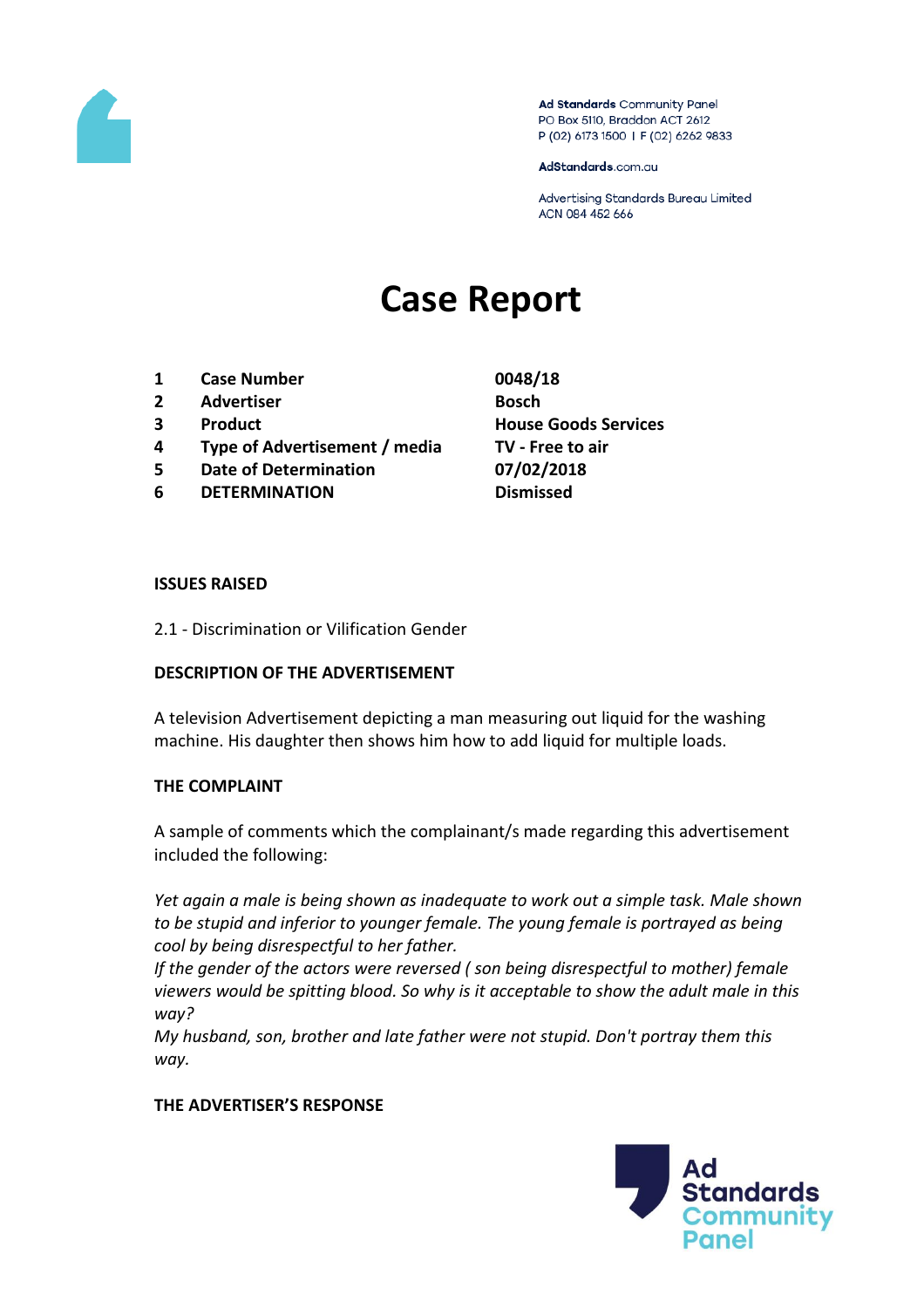

Comments which the advertiser made in response to the complainant/s regarding this advertisement include the following:

*We refer to your letter of 29 January 2018 regarding a complaint received from a member of the public concerning BSH Home Appliances Pty Ltd's Bosch iDos washing machine television advertisement. Thank you for the opportunity to comment on the issues raised in the complaint.*

*We have reviewed the compliant and considered it taking into account Section 2 of the Advertiser Code of Ethics.* 

*We respect the complainant's interpretation of the advertisement and provide the following comments in response to the points raised in the compliant:*

*1. Male tries to measure how much liquid to use in the washing machine. The male is measuring liquid detergent as would be required in a traditional washing machine i.e. one that does not feature the Bosch iDos functionality that allows the user to simply fill the washing machine's detergent reservoir and allow the washing machine to determine the amount of detergent required per wash.*

*2. Young teen daughter shows him how to add liquid to machine. The male is shown how to use the Bosch iDos functionality on the washing machine by the female. The male may not have used the washing machine yet and be familiar with its use and as such is measuring liquid detergent as would be required in a traditional washing machine that does not feature the Bosch iDos functionality.*

*3. REASON FOR CONCERN: Yet again a male is being shown as inadequate to work out a simple task.* 

*The advertisement is not intended to portray the male as being inadequate to work out a simple task and we respectfully deny that it does. See comments at points 1 and 2 above.*

*4. Male shown to be stupid and inferior to younger female. The advertisement is not intended to portray the male as being stupid and inferior to the female and we respectfully deny that it does. See comments at points 1 and 2 above.*

*5. The young female is portrayed as being cool by being disrespectful to her father. The advertisement is not intended to portray the female as being disrespectful to the male and we respectfully deny that it does. See comments at points 1 and 2 above.*

*6. If the gender of the actors were reversed (son being disrespectful to mother) female viewers would be spitting blood.*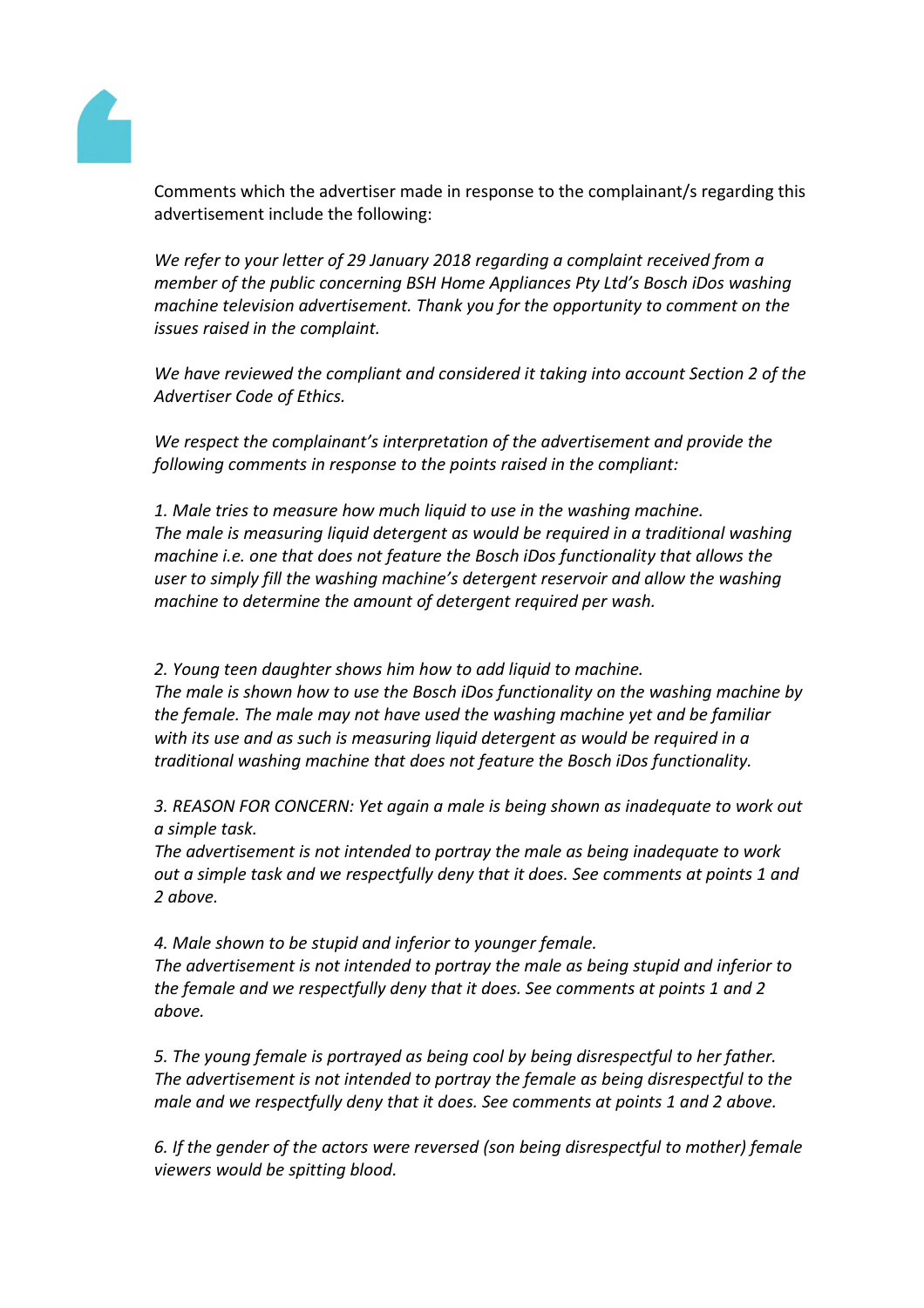

*We cannot comment on this as it is an opinion offered by the complainant. 7. So why is it acceptable to show the adult male in this way? We cannot comment on this as it is a question raised by the complainant based on their opinion.*

*8. My husband, son, brother and late father were not stupid. Don't portray them this way.*

*The advertisement is not intended to portray any particular person or gender as being stupid and we respectfully deny that it does.*

*We also provide the following comments relating to Section 2 of the Code adopting the numbering in the Code.*

*2.1 - Discrimination or vilification*

*The advertisement is not intended to discriminate or vilify and we respectfully deny that it does.*

*2.2 - Exploitative and degrading The advertisement is not intended to be exploitative or degrading and we respectfully deny that it is.*

*2.3 – Violence The advertisement contains no violent content.*

*2.4 - Sex, sexuality and nudity The advertisement contains no sexual or nude content.*

*2.5 – Language The advertisement contains no offensive language.*

*2.6 - Health and Safety The advertisement contains no health and safety concerns.*

## **THE DETERMINATION**

The Advertising Standards Board (the "Board") considered whether this advertisement breaches Section 2 of the AANA Code of Ethics (the "Code").

The Board noted the complainant's concerns that the advertisement is demeaning towards men.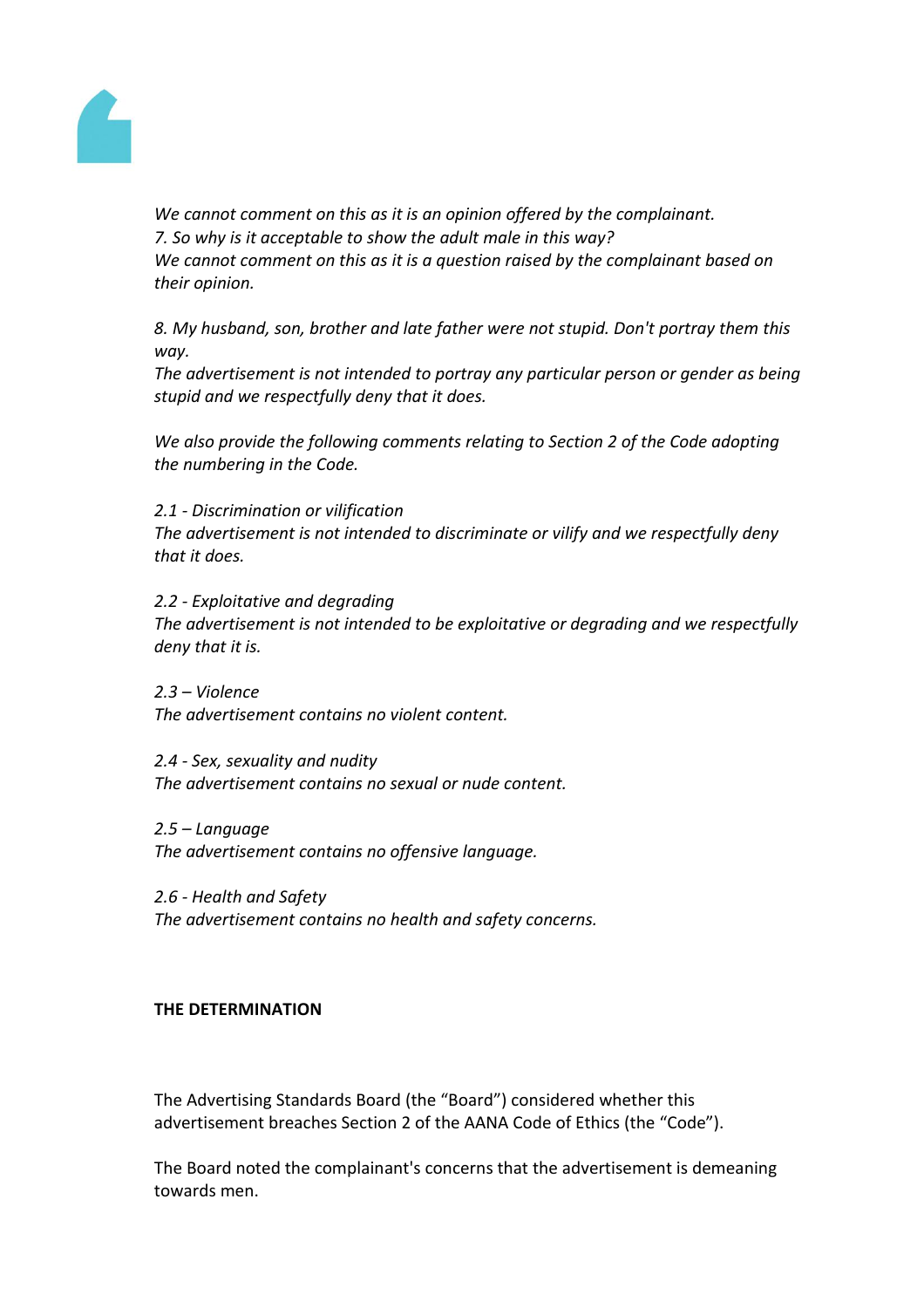

The Board viewed the advertisement and noted the advertiser's response.

The Board considered whether the advertisement complied with Section 2.1 of the Code which requires that 'advertisements shall not portray or depict material in a way which discriminates against or vilifies a person or section of the community on account of race, ethnicity, nationality, gender, age, sexual preference, religion, disability, mental illness or political belief.'

The Board noted the Practice Note for this section of the Code provides the following definitions:

"Discrimination – unfair or less favourable treatment Vilification – humiliates, intimidates, incites hatred, contempt or ridicule".

The Board noted the advertisement featured a man measuring out a quantity of washing powder to do the washing. His daughter then shows him he can pour a larger amount into the machine for it to last multiple washes.

The Board considered that the advertisement is not suggesting that the father is unable to do washing because of his gender, rather the Board considered the advertisement was highlighting a generational gap between the father and daughter and suggesting that younger people understood new technology more quickly.

In any case, the Board considered the overall impression is just that the daughter was aware of the new feature and her father was not. The Board considered that there was no negative implications relating to gender or age in this advertisement.

The Board considered the advertisement did not show the father receiving unfair or less favourable treatment because of his gender, and that the advertisement does not humiliate, intimidate, incite hatred, contempt or ridicule towards the father or towards males in general.

The Board considered that this was not a depiction of material in a way which discriminates against or vilifies a person or section of the community on account of gender and determined that the advertisement did not breach Section 2.1 of the Code.

Finding that the advertisement did not breach the Code on other grounds, the Board dismissed the complaint.